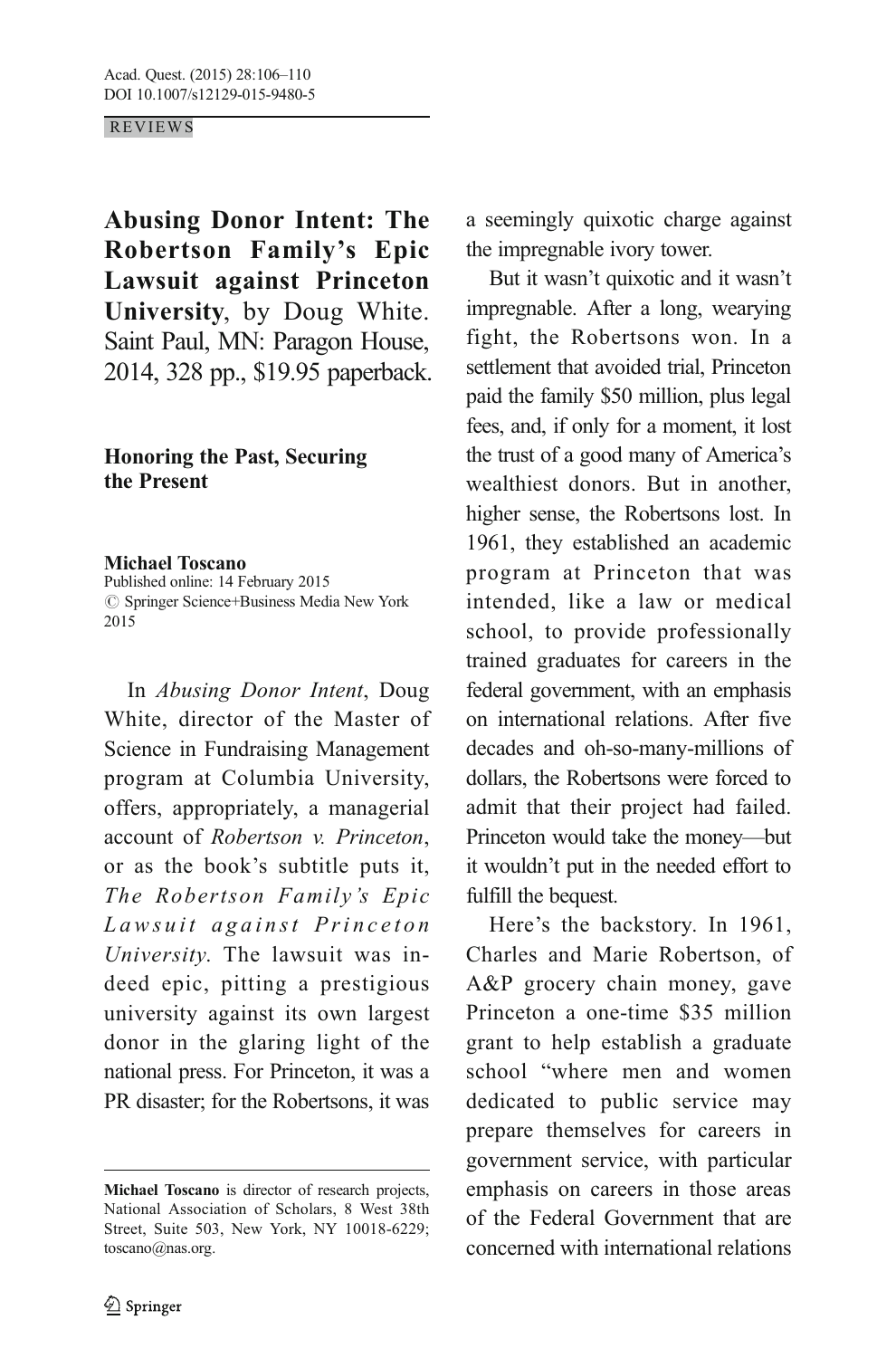and affairs." This was to become the renowned Woodrow Wilson School of Public and International Affairs.

In 2002, the Robertson descendants sued Princeton, shocking alumni, philanthropists, and observers of higher education—establishment and critics alike.

Surely the gift, which from wise investment had grown into a nearly \$900 million endowment, had been put to good use—no graduate school for international affairs in America had more resources, and few had more prestigious alumni. But therein, according to the Robertsons, lay the problem: no graduate school for international affairs was wasting more resources and too few alumni were working in fields and positions the school was meant to fill. Only 18 percent of its many graduates were employed by the federal government, as compared to the 19 percent employed by NGOs, and the much larger percentage not employed by either.

In most circumstances, those numbers would impress, unless the school was created to funnel graduates into federal work on the international stage, in which case an 18 percent success rate would mean nothing short of failure. The Robertsons were dissatisfied. They regarded the high rate of employment at NGOs a distraction from the Woodrow Wilson School's main purpose, not an addition to the rate

of graduates employed by the federal government. Worse, internal and thirdparty investigations into its admissions practices showed that throughout much of its history, the program put little emphasis on recruiting students who even demonstrated interest in

affairs. Such conditions led Paul Volcker, chairman of the Federal Reserve under the Carter and Reagan administrations and a graduate of the Woodrow Wilson School, to write then Princeton president Shirley Tilghman in 2001, challenging her to turn the ship around. Is the Woodrow Wilson School, he asked, helping to curtail waning faith in American government? Volcker particularly objected to the program's academic structure:

federal service and international

It has almost no faculty that it can call its own. The curriculum is diffuse, and little directed toward the management of government as opposed to vague public policy.…But the fact is the School is run mainly as an adjunct to other faculties, with their own sense of a particular discipline, professional rewards and status, and preoccupations.

Without knowing what the curriculum consisted of (and Abusing Donor Intent fails to supply a description), it's hard to interpret Volcker's criticisms with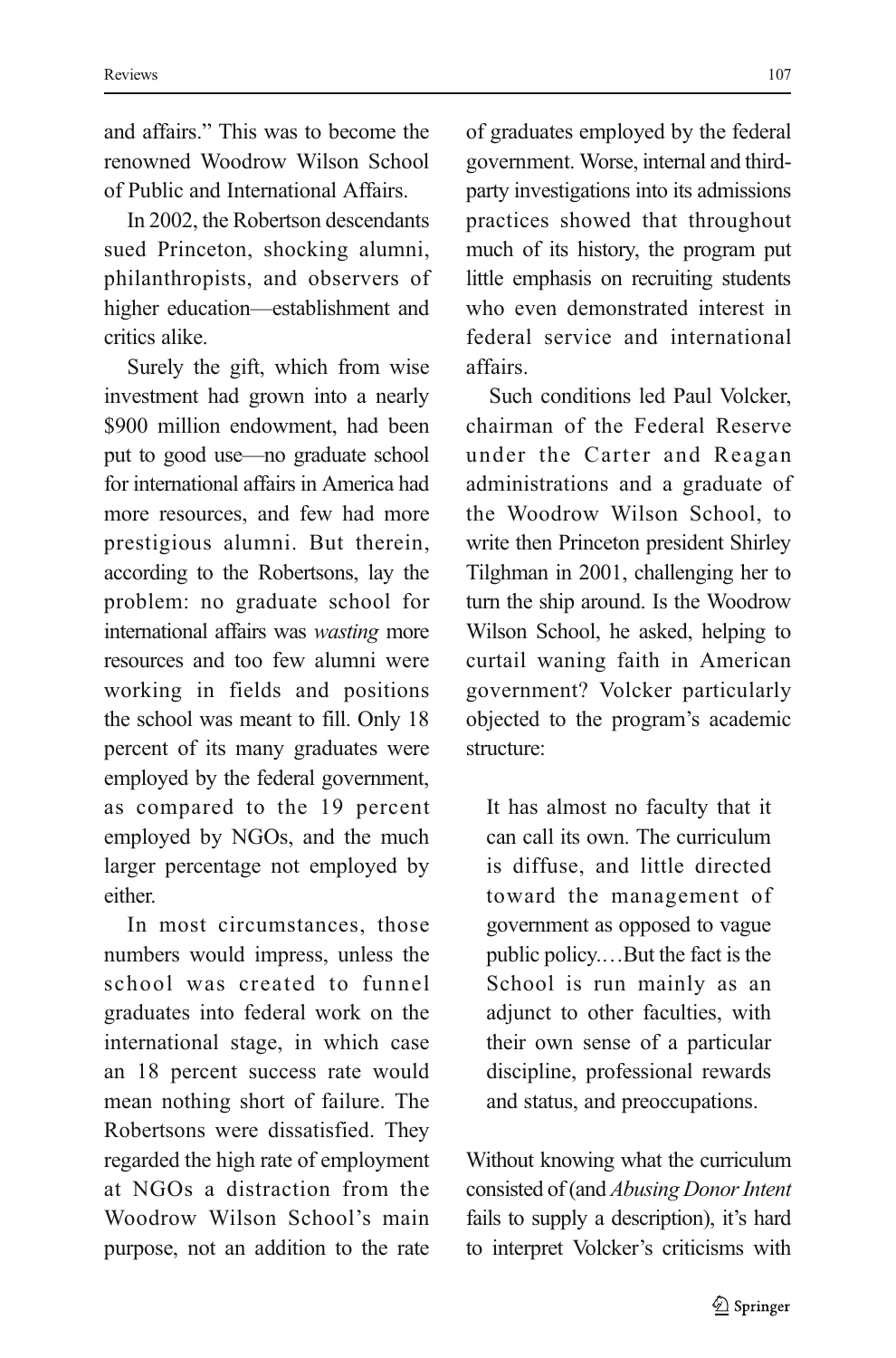precision. And despite the traditionalist ring ("the curriculum is diffuse") to Volcker's critiques, one also senses the tincture of pragmatism and professionalization. This is most apparent when he complains of "theoretical abstractions, further and further removed from public policy, and far from management." The rhetoric of Volcker's criticism frames the dispute as between pragmatic managerialists and scholarly specialists.

This also appears to be the Robertsons' view of the contest. According to White, their suit was solely concerned with the bottom line: How can we get more graduates to seek employment in the U.S. Department of State or some other internationally-oriented federal office? They never took issue with the curriculum per se.

Their discontent boiled over when Princeton folded Robertson funds (heretofore a separate financial entity) into the larger assets of PRINCO, Princeton's investment company—and did so even though the Robertson funds had long outperformed the Princeton portfolio. At issue for the Robertsons, obviously, was donor intent: the intentions of Charles and Marie, who died in 1981 and 1972, respectively, were now actively circumvented by Princeton. When one considers the evidence, it's hard not to think that a judge would have ruled in their favor, should the suit have gone to trial.

Donor intent matters a great deal, whatever the nature of the dispute. We Americans reflexively assume that our great universities and colleges are fulfilling their obligations to us. But the Robertson case showed otherwise; not even the wealthy and powerful earn the respect of American higher education.

There are other lessons surrounding notions of legacy and heritage, all of which are wrapped up in the unique structure of the original Robertson gift. The Robertson descendants had standing to sue: Hoping that he would be able to steer the use of the gift and to ensure the success of the school, Charles Robertson established The Robertson Foundation, a charitable organization separate from Princeton's institutional infrastructure with the sole purpose of providing a joint governing structure of the new graduate school. Princeton was given the right to appoint four members to the board, including its president, and the Robertsons appointed three, giving Princeton a majority, but also giving the Robertsons a voice.

That's also why the merging of the Robertson funds into PRINCO was so disturbing to the family. By doing so, Princeton was effectively cutting the Robertsons out of any fiduciary role. And they had long objected to the possibility of comingling the funds. As Charles Robertson wrote in a 1971 memo, "I would like to see [the Robertson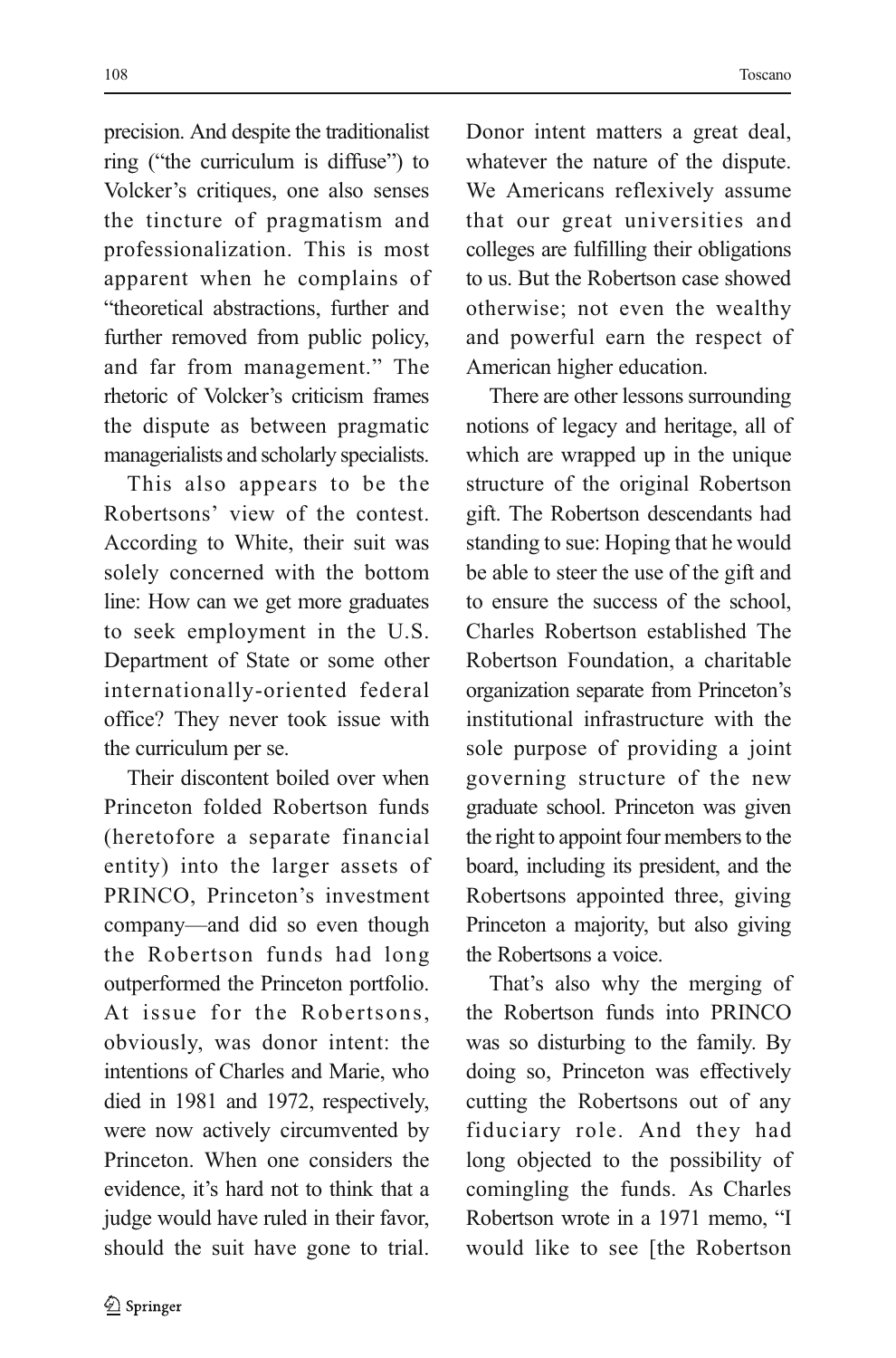funds] carried on the University books as a distinctly separate account…and not be made available to the University on a loan basis." To be cut out of fund management, the Robertsons thought, was to be cut out of the Woodrow Wilson School.

Had Princeton known a little more about Bill Robertson, who had been appointed to the board in the early 1970s and who spearheaded the campaign against Princeton, it would not have taken this step. Bill's loyalty to his father, Charles, runs deep. Equally important, Charles had been grooming his adopted son to protect his vision of the school. On July 3, 1962, about one year after the Woodrow Wilson School's establishment, Charles wrote Bill a letter about its purpose. Bill was twelve then, and his father did not give it to him until six years later, when he reached age eighteen. "It may well be that your life and the lives of those who follow you will be enriched by reason of your and of their identity with this project," Charles wrote, concluding, "cherish and protect it."

I mentioned at the outset of this review that White offered a managerial account of Robertson v. Princeton. White shows little interest in the larger implications that the Robertson campaign had for higher education in general, and he is certainly not interested in higher education reform. His goal is to tease out the legal ambiguities of

donor intent. Abusing Donor Intent reads like a primer for questions surrounding the management of donated funds. This is to be expected, given White's specialization. But it is a noticeable shortcoming of the book. His abiding question is: How does an organization guarantee that promises made today will be fulfilled by generations in the future? Of course, the answer is that it cannot—and White would agree. But he puzzles through a series of contractual mechanisms that might strengthen donor intent in generations to come. His speculations are interesting—but here is where White's specialized approach ends up obscuring the living answer right before his eyes. It's Bill Robertson. If White had greater facility with the humanistic disciplines, with their emphases on understanding the past, living as a member of one's own heritage, and honoring the laws and deeds of one's own tradition, he would have recognized this. For it was his father's tutelage and Bill's respect for the past that pushed him to challenge Princeton.

If Princeton had a similar commitment to fulfilling its prior obligations, this would not have been an issue. Respect for the past must be taught. The young must be educated in their own traditions and learn that their forebears can make demands on current actions. This is something that Princeton—and nearly every other institution of higher education—is